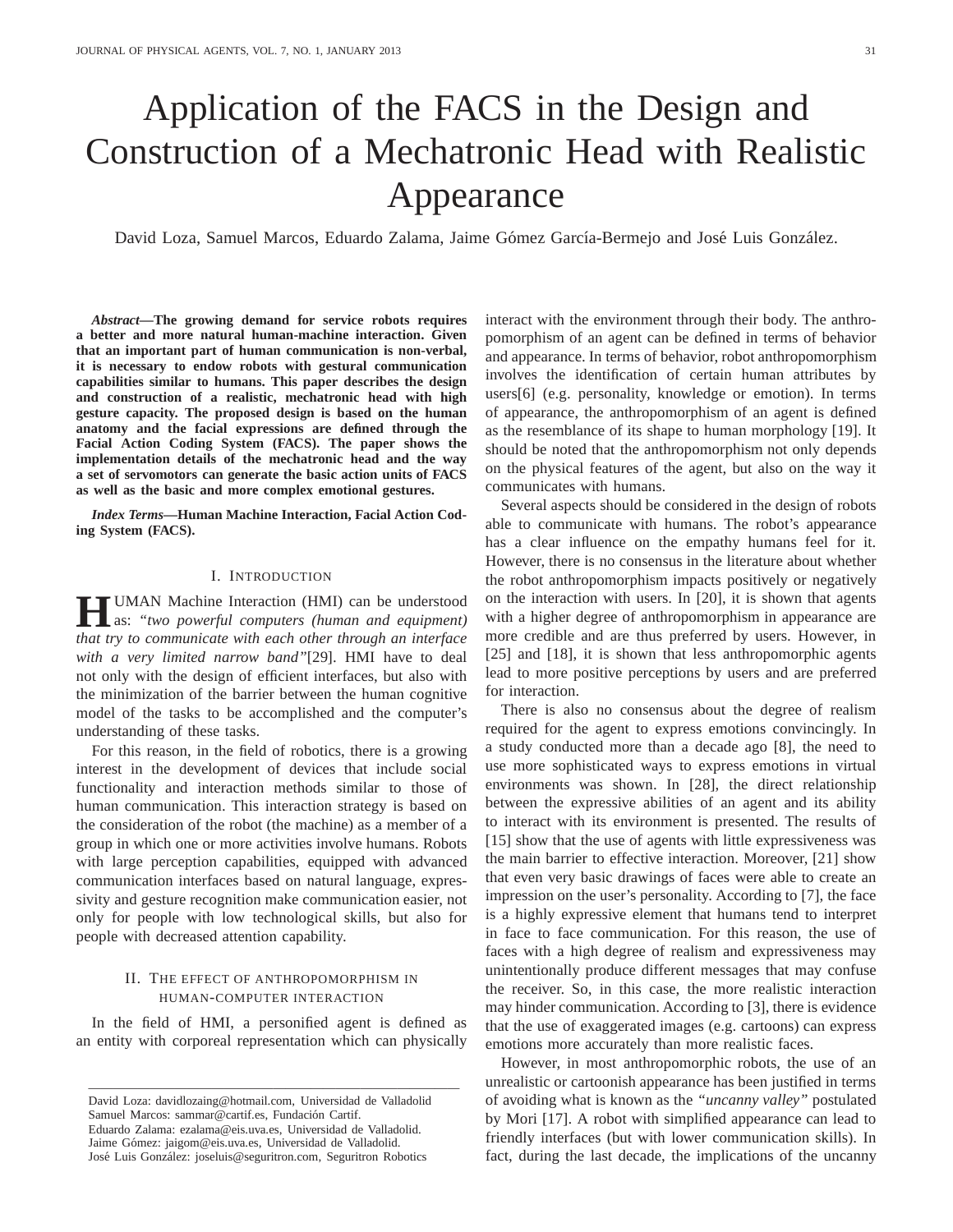valley have been discussed extensively. Moreover, different studies show that user preferences in terms of appearance and behavior are not universal. These preferences may differ depending on cultural and psychological aspects [14] [31] [4], as well as on age or gender (men vs. women, elderly vs. young people).

Initially there has been a tendency to develop robots with social skills and great expressivity with a simple motorization or illuminated faces [22]. One of the pioneers in this field is the Kismet robot [5], a social robot developed at the MIT AI Lab. This robot is equipped whith an unrealistic face with large expressive eyes, eyebrows and mouth. Another relevant example is the Robot WE-4R Waseda [13] with a simple head, but which can output rich emotional expressions and behavior, not only with the face, but also the waist, arms and neck. However, although these robots exhibit large expressiveness, they lack relevant emotional cues on a detailed level. It is necessary to incorporate movements that mimic human gestures in greater detail, as is evident in the development of robots with humanoid appearance, like the android HRP-4C [26] presented by the National Institute of Advanced Industrial Science and Technology (AIST) of Japan, the DER2 and DER3 projects constructed by Osaka University.

In other approaches; [27] uses pneumatic actuators to display facial expressions, [12] presents an interesting emotional architecture, and [16] tries to imitate the muscle structures of the human face. However, they either do not have a natural appearance or they are very hard to implement.

The proposed approach shares similar objectives, although following biomechanics principles of the human face based on action units.This is aimed at obtaining effective and visually realistic results, providing the user who is interacting with the robot with the same amount of visual information as that of a human face. The anatomical features of a real face are taken into account in the design of the robot. The analysis and selection of those muscles whose action results in recognizable gestures is approached, as well as the implementation of these actions using a set of servomotors that confers realism and simplicity to the head.

#### III. HUMAN EXPRESSION

The human face is one of the most complex areas of the human anatomy, given the large number of muscles and their movement combinations. Therefore, the integration of all the different features and details of a human face into a mechanical model is a very difficult task. Thus, all robotic approaches have to assume several simplifications, in order to both reduce the number of facial components and simplify their behavior.

The design of a mechanical system that emulates a human face involves a careful selection of the muscles to be implemented and their allowed movements. A general scheme of the facial muscles is presented in Figure 1. The most significant facial muscles involved in facial expression are listed in Table I.

The analysis of the muscular anatomy allows information to be obtained concerning the relationship between muscular contraction and the subsequent deformations on the face

surface. However, from the point of view of social interaction, it is also necessary to determine what the facial expressions represent and how they are interpreted by humans.



Fig. 1: Musculature of the human face

TABLE I: Relevant muscles of the human face.

| Area                     | <b>Significant muscles</b>                                                                                                                           |
|--------------------------|------------------------------------------------------------------------------------------------------------------------------------------------------|
| 1. Forehead and eyebrows | Occipitalis y frontalis                                                                                                                              |
| 2. Eyes and eyelids      | Upper eye lift, orbicularis oculi, corrugator<br>supercilii                                                                                          |
| 3. Lips and mouth        | Quadratus labii inferioris, Quadratus labii<br>superioris, triangularis, zygomaticus major<br>and minor, buccinator, orbicularis oris, can-<br>inus. |
| 4. Nose                  | Pyramidalis transverse nostril dilatator,<br>common and proper lifting, transverse                                                                   |
| 5. Ears                  | Superior and posterior auricular muscle                                                                                                              |

To this end, researchers in social psychology have explored the development of standard systems to encode and parameterize facial movements, with the aim of relating emotions and facial expressions. One of the most widespread systems is the *Facial Action Coding System* (FACS) [9]. As a final goal, the FACS seeks to recognize and describe the operation of the socalled *Action Units* (AU). These units represent the minimum muscular activity units that produce momentary changes in facial appearance. Action units can be generated, described and recognized, and their proper combination can describe any global feature of the face.

The FACS describes more than 60 action units that faces can perform. However, the implementation of all these actions would result in an extremely complex, hardly parametrizable and impractical mechatronic head. Therefore, it is necessary to assume some simplifications by selecting those muscles and AUs corresponding to the most significant human expressions. Following [10] and our previous work with realistic animated avatars [24], a significant reduction in the number of AUs can be adopted while emulating convincingly the six universal emotional expressions described in the FACS: disgust, sadness,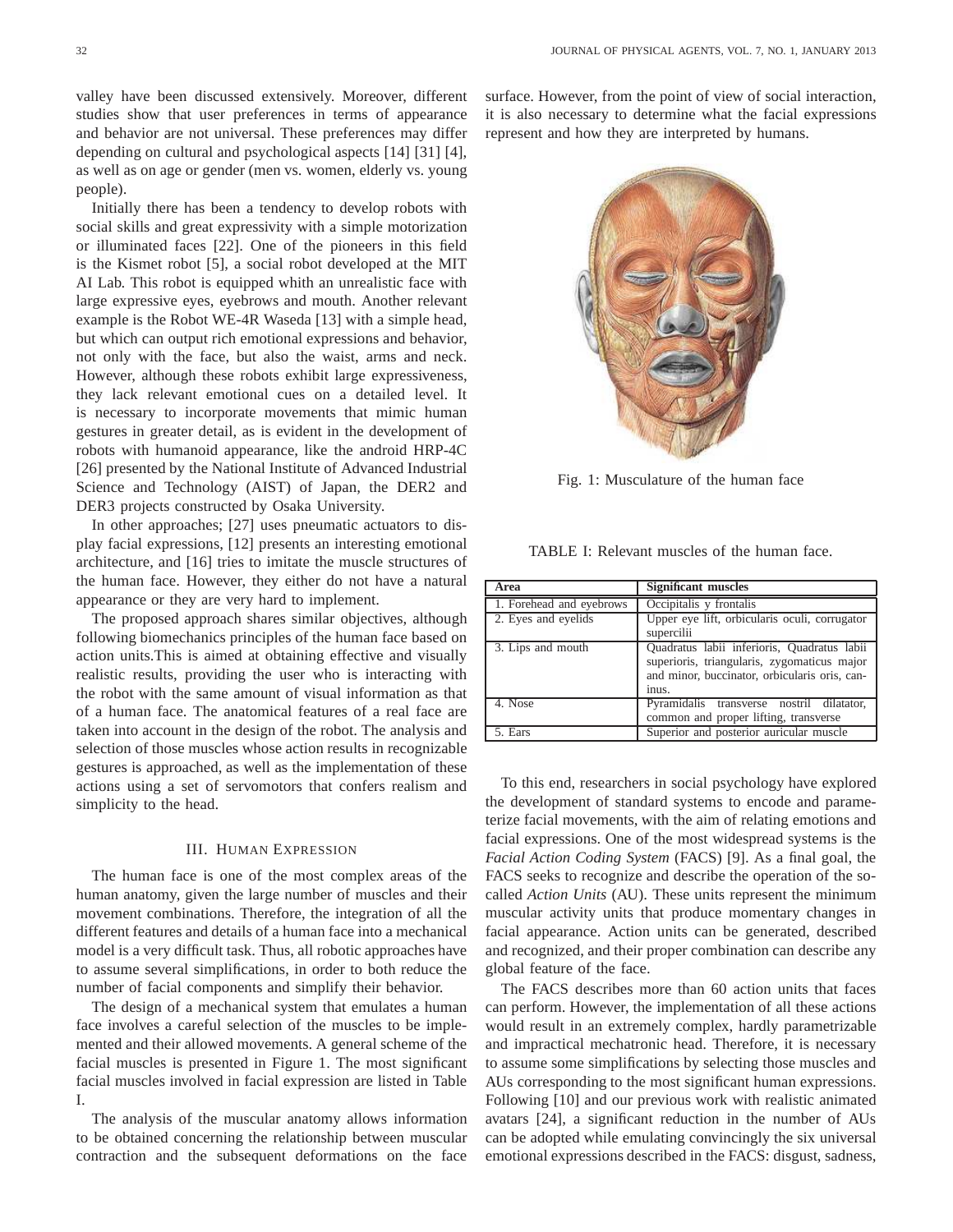

Fig. 2: Group universal complex expressions. From left to right, top to bottom: disgust, sadness, anger, happiness, fear and surprise [30]

anger, happiness, fear and surprise. To be precise, these expressions can be produced using 17 AUs.

For the present work, this reduction in the number of AUs and related muscles has been considered. Only those AUs with the greatest influence on the visual perception of emotional expression have been kept. Based on the 17 significant action units, the face muscles involved in the generation of such micro-expressions have been selected. In this way, we aim to emulate the face's muscular action from the point of view of both the external visual result and the anatomical and physiognomical considerations. As described in the following sections, each AU has been emulated by using one or more properly placed servos, depending on the anatomical position of the emulated muscle (or muscle group). The selected units, their associated actions, corresponding muscles and the emotional expression in which they are activated are shown in Table II.

The robot is equipped with two cameras (in the eyes) for the visual tracking of users and moving objects. Tracking requires eight more action units, related to the movement of the eyes and the neck. Moreover, several studies have shown that these movements are critical for a proper communication and perception of some emotional expressions [1], [2], [11]. For example, an expression of anger is much more recognizable when the face gesture is complemented by a moving down of the head (through a neck turn) and a moving up of the eyes. Finally, we have included the AU related to eye blinking. This is a movement that humans perform continuously and unconsciously. Blinking gives the robot a natural look even in a resting position. Therefore, the 9 action units reported in Table III have been added to those considered in Table II.

|  |                     |  | TABLE II: Muscles to be represented, along with their emo- |  |  |
|--|---------------------|--|------------------------------------------------------------|--|--|
|  | tional expressions. |  |                                                            |  |  |

| AU              | <b>Action</b>                         | <b>Muscles</b> involved                                                                    | <b>Emotional expres-</b><br>sion is activated |
|-----------------|---------------------------------------|--------------------------------------------------------------------------------------------|-----------------------------------------------|
| $\overline{1}$  | <b>Inner Brow Raise</b>               | Inner Frontalis                                                                            | Sadness,<br>surprise,<br>fear                 |
| $\overline{2}$  | <b>Outer</b><br><b>Brow</b><br>Raiser | <b>Outer Frontalis</b>                                                                     | Surprise, fear                                |
| $\overline{4}$  | <b>Brow Lowerer</b>                   | Corrugator<br>supercilii, depressor<br>supercilii, procerus                                | Sadness,<br>Anger,<br>Fear, Disgust           |
| 5               | <b>Upper Lid Raiser</b>               | Lift the upper eyelid                                                                      | Anger,<br>surprise,<br>fear, disgust          |
| $\overline{6}$  | <b>Cheek Raiser</b>                   | <b>Orbicularis</b><br>oculi<br>(pair orbital)                                              | <b>Happiness</b>                              |
| $\overline{7}$  | Lid Tightener                         | <b>Orbicularis</b><br>oculi<br>(palpebral pair)                                            | Anger, Disgust                                |
| 9               | Nose Wrinkler                         | Levator labii superi-<br>oris                                                              | Disgust                                       |
| 10              | <b>Upper Lip Raiser</b>               | labii<br>Levator<br>superioris<br>and<br>levator<br>labii<br>superioris<br>alaeque<br>nasi | Fear, Disgust                                 |
| $\overline{11}$ | Nasolabial<br>Furrow Deepener         | Zygomaticus minor                                                                          | Sadness                                       |
| $\overline{12}$ | Lip Corner Puller                     | Zygomaticus major                                                                          | Happiness                                     |
| $\overline{15}$ | Lip Corner De-<br>pressor             | Triangularis                                                                               | Anger                                         |
| $\overline{17}$ | Chin Raiser                           | Mentalis                                                                                   | Anger, Disgust                                |
| 25              | Lips Part                             | <b>Orbicularis</b><br>oris.<br>mentalis                                                    | Happiness, sadness,<br>fear                   |
| 26              | Jaw Drop                              | Masseter,<br>temporalis,<br>pterygoideus<br>internus                                       | Happiness, sadness,<br>surprise, fear         |
| 29              | <b>Jaw Thrust</b>                     | Masseter.<br>temporalis                                                                    | Anger                                         |

TABLE III: Action units added.

| AU | <b>Action</b>   | <b>Muscles</b> involved |
|----|-----------------|-------------------------|
| 51 | Head Turn Left  | Neck muscles            |
| 52 | Head Turn Right | Neck muscles            |
| 53 | Head Up         | Neck muscles            |
| 54 | Head Down       | Neck muscles            |
| 61 | Eyes Turn Left  | Pars extraocularis      |
| 62 | Eyes Turn Right | Pars extraocularis      |
| 63 | Eyes Up         | Pars extraocularis      |
| 64 | Eyes Down       | Pars extraocularis      |
| 65 | <b>Blink</b>    | Orbicularis oculi       |

## IV. MECHANICAL DESIGN OF THE ROBOTIC HEAD UPON THE FACS.

This section describes the mechanical design of the robot. The muscles associated with each servomotor and their selection and restrictions are specified. Some other mechanisms, such as those used in the eyes, are also explained. The final implementation is also described.

### *A. Location of servo motors*

The servomotors are set to represent one or more muscles of the human face. The different AUs and related muscles are shown in Table II. The proposed locations for the different servomotors are shown in Figure 3.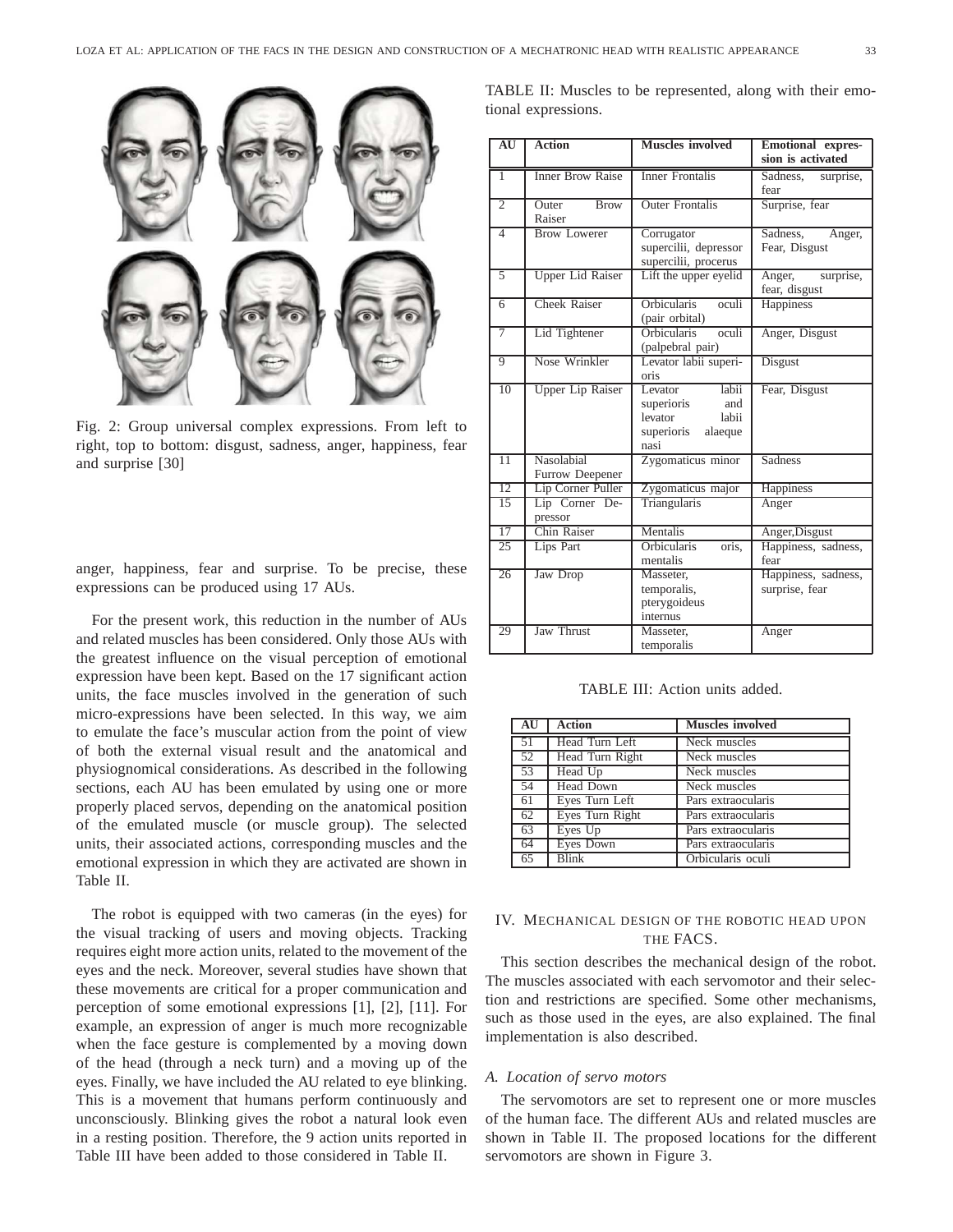TABLE V: Servo motor characteristics.

| N              | Type of servo  | <b>Characteristics</b>                                                                                                                                                                 |
|----------------|----------------|----------------------------------------------------------------------------------------------------------------------------------------------------------------------------------------|
|                | Turnigy TG9e   | Dimensions: $23x12.2x29mm$<br>Weight: Torque: 1.5kg.cm<br>(4.8V) Operating Speed:<br>0.10seg/60 Operating voltage:<br>4.8V Range of temperature: 0<br>a 55 C                           |
| $\overline{c}$ | Turnigy MG958  | Dimensions: $40.2 \times 20.1 \times$<br>36.8mm Weight: 65g Torque:<br>12.0kg.cm (4.8V) Operating<br>speed: 0.2seg/60 Operating<br>voltage: 4.8V Range of<br>temperature: $-20$ a 60 C |
| 3              | Turnigy S8166M | Weight: 154g Dimensions: 75<br>x 59 x 27mm Torque: 33kg-cm<br>Operating speed: 0.21 deg/sec<br>Operating voltage: 4.8V Range<br>of temperature: - 20 a 60 C                            |



Fig. 4: (a) Main muscles and (b) Mechanism of the eye.

inferior rectus, lateral rectus, medial rectus, superior oblique and inferior oblique muscles and allow eye movements to be performed.

The eyeballs are about 25 mm in diameter. Two cameras have been integrated into the eyeballs to provide the head with visual perception and tracking.

#### *C. Other mechanisms*

The implementation of the mouth area is not easy. The action of the orbicular muscle cannot be simulated using a single servo, given the ellipsoidal nature of this muscle. The proposed approach consists in using 6 servomotors (4 on top and two at the bottom), which simulate the most significant insertions of other muscles into the orbicularis oris. Moreover, the ellipsoidal shape of the orbicular muscle will be reinforced by means of the silicone skin we plan to add in the near future. The location of the emulated insertions can be seen in Figure 5.

The side and front views of the final implementation are shown in Figure 6. The silicone skin will complete the feeling of realism of the mechatronic head.

#### V. CONTROL OF EXPRESSIONS

The control system provides a suited, integrated action of the different servomotors. It has three major modules: the

Fig. 3: Mechatronic head- CAD model

Table IV identifies the actuator number (according to Figure 3) and the most significant muscle associated with each actuator, as well as the area where its effect can be seen.

TABLE IV: Muscles associated with the different servomotors.

| <b>Servo</b>   | Most significant muscles     | Area                  |
|----------------|------------------------------|-----------------------|
| number         |                              |                       |
|                | Frontalis (medial pair)      | Forehead and eyebrows |
| $\overline{2}$ | Frontalis (lateral pair)     | Forehead and eyebrows |
| 3              | Levator labii superioris     | Mouth                 |
|                | and levator labii superioris |                       |
|                | alaeque nasi                 |                       |
| 4              | Zygomaticus major            | Mouth                 |
| 5              | Triangularis, mentalis       | Mouth                 |
| 6,12           | Neck muscles                 | Neck                  |
|                | Evelid Lift                  | Eyes                  |
| 8              | Superior and inferior rec-   | Eyes                  |
|                | tus                          |                       |
| 9              | Lateral and medial rectus    | Eyes                  |
| 10             | Orbicularis oculi (pair or-  | Eyes                  |
|                | bital and palpebral)         |                       |
| 11             | Masseter, temporalis, me-    | Jaw                   |
|                | dial pterygoid               |                       |

23 degrees of freedom have been obtained using this servomotor distribution. The main characteristics of the servomotors used are listed in Table V.

Each servomotor is controlled using the pulse width modulation technique (PWM).

The mechanism of the eyes has been designed upon the human anatomy (see Figure 4). Figure 4.a shows the different muscles involved in eye movement: (a) superior rectus, (b) superior oblique, (c) inferior rectus, (d) lateral rectus and (e) medial rectus.

#### *B. Eye mechanism*

The mechanical approach is shown in Figure 4.b. The servomotor labeled 1 emulates the superior rectus muscle to open and close the upper eyelid. The servomotor 4 emulates the inferior rectus muscle to open and close the lower eyelid. Finally, servomotors 2 and 3 correspond to the superior rectus,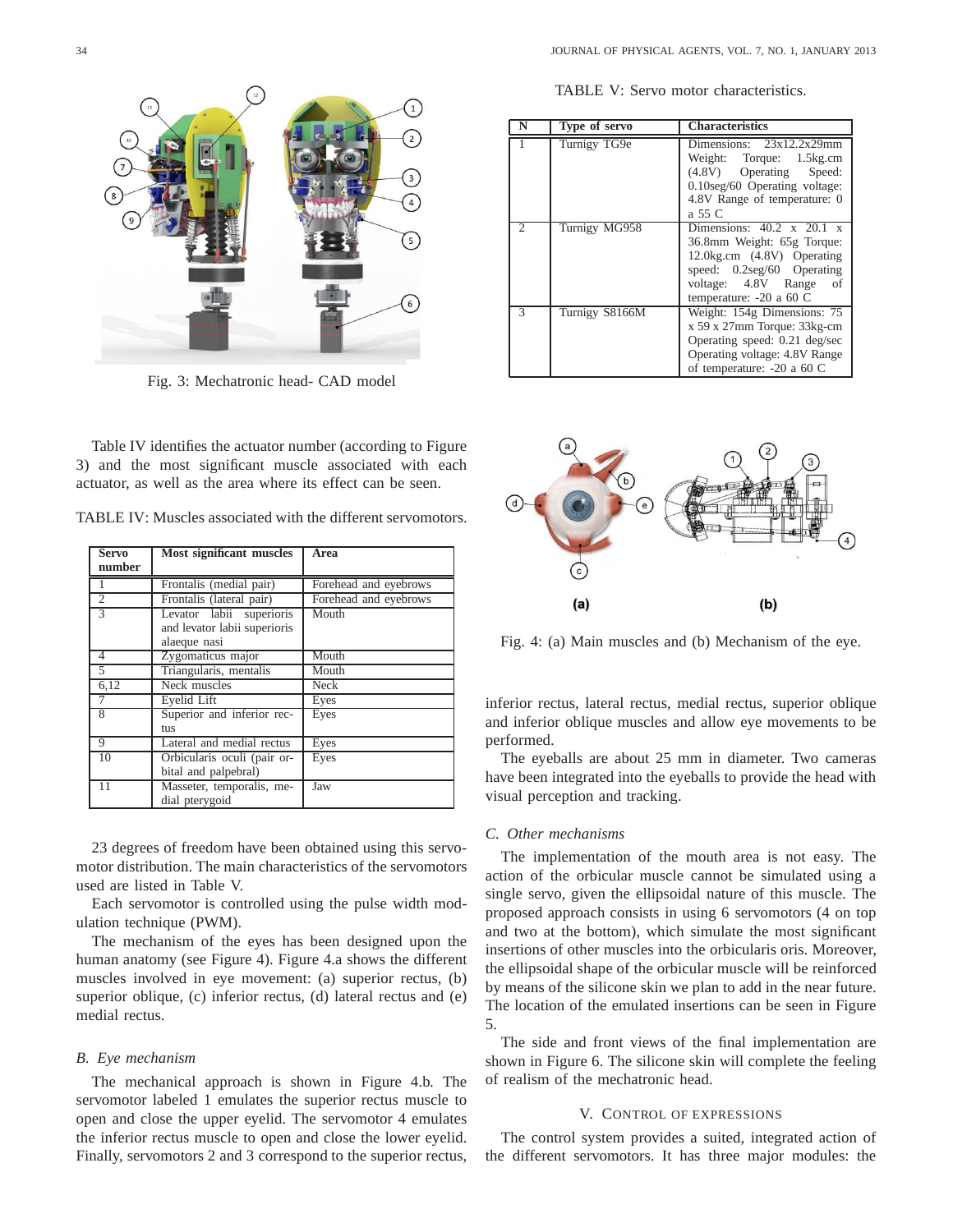

Fig. 5: Structure of the mouth.



Fig. 6: Front and side view of the building head.

control unit, action units module and the emotion manager module. Figure 7 shows a scheme of the whole system.

#### *A. Control unit*

The control system is structured into a hardware component and a software component. The hardware component is an SSC32 controller card that can control up to 32 servos to a resolution of 1us, with a range of 2.50 mS to 0.50 mS. The software component is needed to manage the movement of the servos in terms of the orders received from the top levels. It is also in charge of verifying that the servos are within the actual limits of proper operation, taking into account the maximum and minimum displacement and the maximum speeds of movement. The controller modulates the pulse width subject to the different limits and parameters (which can be modified through a configurable file).

#### *B. Module of action units*

This module contains all AUs coded as different movements of the servos. This coding is based on the analysis described in Section II. Table VI shows the action units associated to each servo or group of servos.



Fig. 7: Expression control system.

TABLE VI: Action units associated with servos.

| Combination of | <b>Action Units</b>       |
|----------------|---------------------------|
| <b>servos</b>  |                           |
| 1              | AU1                       |
| $\overline{2}$ | AU2                       |
| $1 - 2$        | AI14                      |
| 3              | <b>AU11 - AU10</b>        |
| 4              | AU6                       |
| $1 - 2 - 3$    | $\overline{\mathrm{AU9}}$ |
| 5              | AU15 - AU17               |
| 6              | AU51 - AU52               |
| 7              | AU5 - AU61 -              |
|                | AU62 - AU63 -             |
|                | AU64                      |
| 8              | AU45                      |
| 9              | $\overline{A}$ U6         |
| $7 - 9$        | AU7                       |
| $\overline{4}$ | AI112                     |
| 10             | AU26                      |
| $4 - 5$        | AU25                      |
| $11 - 12$      | AU53 - AU54               |

This module also allows the intensity level of each AU and its running time to be selected. Moreover, the module implements the basic interaction restrictions between the movements of the different servomotors.

In the FACS, the intensity of each AU is encoded by a series of thresholds that are notated as A, B, C, D and E. A represents the lowest level (the action unit is almost imperceptible) and E represents the highest level (the action unit is well defined). The threshold ranges are not equally sized, ranges C and D being the widest ones. To change the position of the servomotor according to the chosen intensity, a so-called intensity factor,  $K_i$ , is provided. The relationship between  $K_i$  and  $i$  is shown in the equation below, where  $i$ is the intensity, coded 1 to 5 (1 being the A and 5 the E intensity level, respectively) and  $K_i$  is a parameter between 0 and 1, corresponding to the servomotor movement percentage. Figure 8 (a) describes the intensity according to FACS while Figure 8 (b) shows the curve described by the set of values that the intensity factor can acquire,  $K_i$ , as well as the coding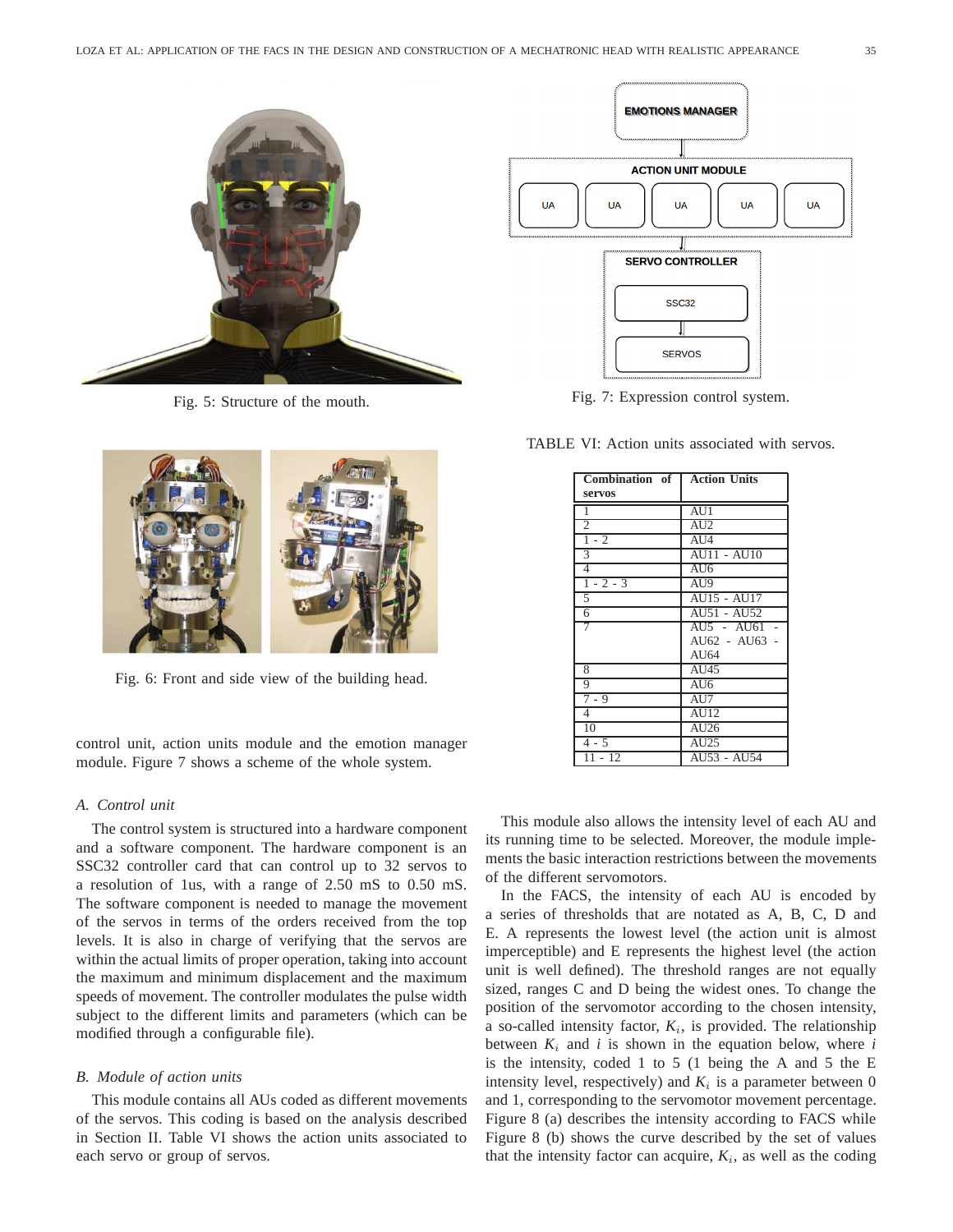used in the FACS intensities.

$$
K_i = 0.5[\tanh (i - 3) + 1]
$$
 (1)

Figure 9 shows the position of the servomotor as a function of time. The execution time  $t_0$  is set as the time taken to complete an action unit and return to the neutral position. This time depends on the emotion that is running. Expressions such as anger and surprise will usually have a lower activation time  $t_1$  than expressions of happiness and sadness. Equation 2 expresses the analytical function shown in Figure 9.

$$
f(t) = \begin{cases} -\frac{t}{t_1}(\frac{t}{t_1} + 2), & 0 < t < t_1\\ \frac{1}{t_2^2}(t - t_0)^2, & t_1 \le t \le t_0 \end{cases}
$$
 (2)



Fig. 8: a) Factor intensities employed in the FACS (b) intensity factor.

The activation time  $t_1$  is the time taken by the AU to reach maximum intensity and the fall time  $t_2$  is that taken by the AU to return to the resting position. Figure 9 shows an example of an actuator activity through time.



Fig. 9: Example of servo activity through time

Figure 10 shows the results obtained for some action units and their combination.



Fig. 10: Different units of action (a) Neutral position (b) Action Unit 1 (c) Action Unit 2 (d) AU1 + AU2

#### *C. Emotion manager module*

The emotion manager module is responsible for creating complex expressions: disgust, sadness, anger, happiness, fear and surprise.

The manager indicates the AUs that must be activated for performing each emotional expression (Figure 11). Each emotional expression *j*, is determined by a couple of vectors,  $I_i, T_i$ , corresponding to Equation 3.

$$
[I_j|T_j] = \left[Ki_j \begin{pmatrix} i_{AU_1} \\ i_{AU_2} \\ \vdots \\ i_{AU_N} \end{pmatrix} \middle| Kt_j \begin{pmatrix} t_{AU_1} \\ t_{AU_2} \\ \vdots \\ t_{AU_N} \end{pmatrix} \right]
$$
(3)

Where  $Ki_j$  is the desired strength of the current emotion,  $i_{AUI}$  is the intensity of each action unit,  $Kt_i$  is the desired running time, and  $t_{AUI}$  is the activation time period of each action unit.

Figure 11 shows the way the combination of action units allows complex expressions to be performed. For example, the expression of disgust is generated by combining the action units  $(AU4 + AU5 + AU10L)$ , and the anger expression was obtained with the action units  $(AU7 + AU10L + AU15L +$ AU62).

#### VI. INTEGRATION IN A ROBOTIC ARCHITECTURE

In general, robotic systems are complex. Providing modularity to the system structure helps to deal with this complexity. In this way, the whole system can be divided into small components with a well-defined level of abstraction.

The mechatronic head has been developed upon this philosophy. We have used ROS (Robotic Operating System) to implement modular hardware abstraction, low-level interprocess message handling, and package management. Thus the head can receive or send messages to other modules, either in a local or a remote way. We have added a joystick for direct control and also a random behavior mode so that the head does not stay static.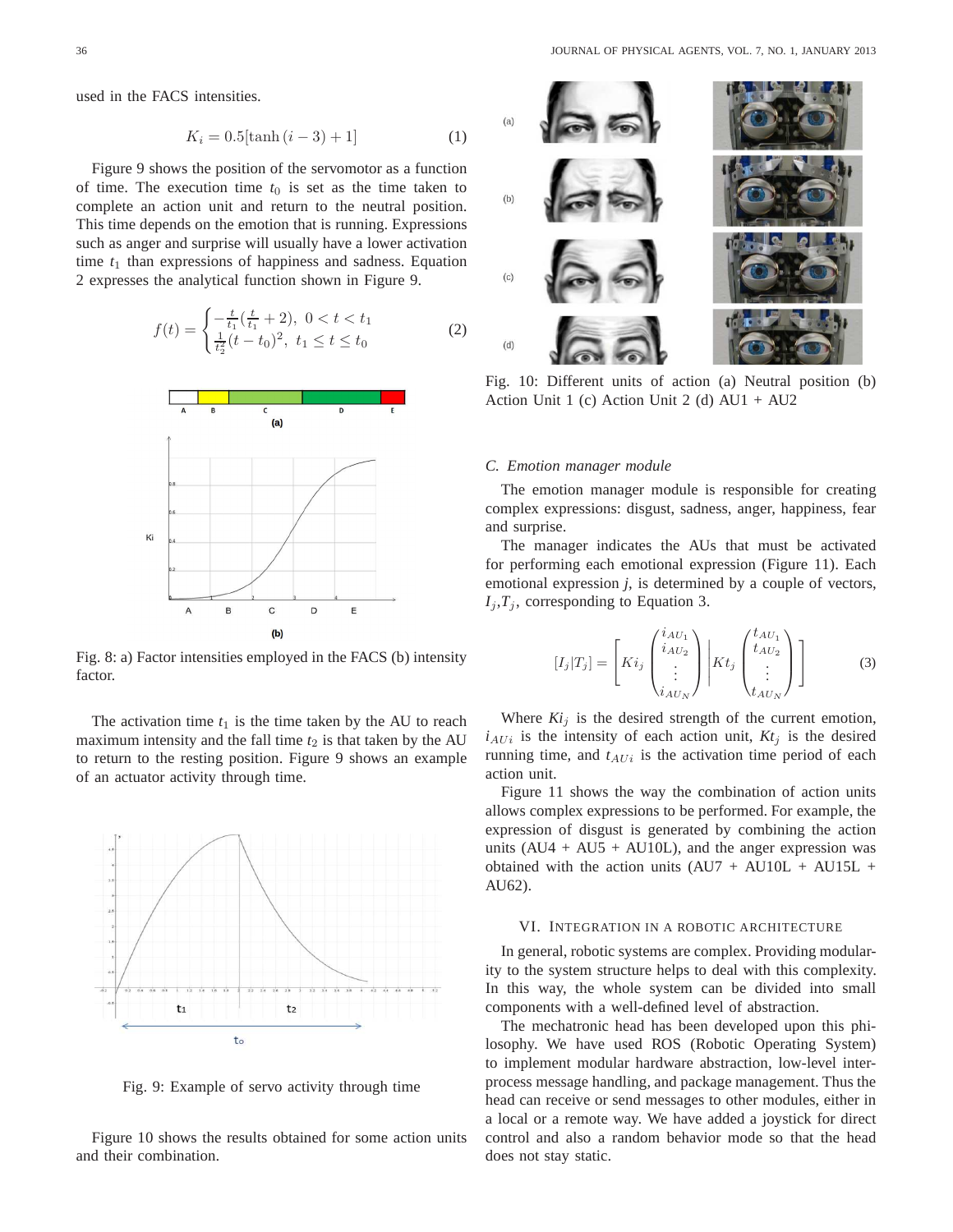

Fig. 11: Different expressions of the mechatronic head. (a) Neutral (b) Disgust  $(AU4 + AU5 + AU10L)$  (c) Anger  $(AU7)$  $+$  AU15L + AU10L + AU62) (d) happiness (AU5 + AU12 +  $AU26 + AU6 + AU53$ 



Fig. 12: Modular architecture

This flexibility gives important advantages. For example, it allows some components to be replaced by others with the same interface but different implementations (e.g. change the joystick type). It also allows new features to be added. In concrete, we have added a number of features previously developed by us, such as the visual tracking of objects and faces, facial expression recognition, speech synthesis, and others. All these modules can run locally or remotely, In this way, the system can work autonomously or by using a remote computer (if required). Figure 12 shows the architecture used.

#### VII. CONCLUSIONS AND FUTURE WORK

The present article describes the construction of a mechatronic head with a realistic appearance, whose structure and movements have been designed upon human anatomy and the Facial Action Coding System.

The proposed mechanical structure, the number of degrees of freedom and some characteristics of the mechanical elements have been analyzed, along with the required mechanical approaches.

The proposed system is able to generate a wide range of expressions of the human face. With this aim, we have considered the set of micromovements or AUs described in the FACS. The corresponding microexpressions are controlled and combined by a control system which encodes each action unit as an arrangement of servo movements (determining the intensity and speed as parameters).

With this scheme, and with reference to the FACS, the robot is able to generate a wide range of different complex expressions through the combination of action units.

The robot is integrated into a more complex social architecture that includes robot emotion, visual tracking, user emotion recognition and a dialogue system [23] .

#### VIII. ACKNOWLEDGEMENTS

This work was supported by the Ministry of Science and Innovation, fundamental research project ref. DPI-2011- 25489 and the Junta de Castilla y León, research project ref. VA013A12-2.

#### **REFERENCES**

- [1] Jr. Kleck R. E. Adams, R. B. Perceived gaze direction and the processing of facial displays of emotion. *Psychological Science*, 14(6):644–647, 2003.
- [2] Jr. Kleck R. E. Adams, R. B. Effects of direct and averted gaze on the perception of faciall y communicated emotion. *Motivation and Emotion*, 5(1):3–11, 2005.
- [3] C. Bartneck. *An Embodied Emotional Character for the Ambient Intelligent Home*. PhD thesis, Technische Universiteit Eindhoven, 1982.
- [4] Kanda T. Ishiguro H. y Hagita N. Bartneck, C. Is the uncanny valley an uncanny cliff? *Proceedings of the 16th IEEE*, pages 368–373, 2007.
- [5] Cynthia Breazeal. *Sociable Machines: Expressive Social Exchange Between Humans and Robots*. PhD thesis, MIT, 2000.
- [6] F. DiSalvo, C. y Gemperle. From seduction to fulfillment: the use of anthropomorphic form in design. *2003 international Conference on Designing Pleasurable Products and interfaces*, pages 67–72, 2003.
- [7] J. Donath. The child behind the character. *Cognitive Technology: Instruments of Mind*, 2001.
- [8] Saugis G. Chaillou C. Degrande S. Viaud M.L. Dumas, C. A 3-d interface for cooperative work. en proceedings of collaborative virtual environments. *Journal of Computer Mediated Communication*, 1998.
- [9] P. Ekman and W. Friesen. *Facial Action Coding System: A Technique for the Measurement of Facial Movement*. Consulting Psychologists Press, 1978.
- [10] M. Fabri. Looking at you or looking elsewhere: The influence of head orientation on the signal value of emotional facial expressions. *Motivation and Emotion*, 31(2):137–144, 2007.
- [11] Adams R. B. Jr. Kleck R. E. Hess, U. Looking at you or looking elsewhere: The influence of head orientation on the signal value of emotional facial expressions. *Motivation and Emotion*, 31(2):137–144, 2007.
- [12] Karsten Berns Jochen Hirth, Norbert Schmitz. Emotional architecture for the humanoid robot head roman. *Robotics and Automation,IEEE*, 53:2150 – 2155, 2007.
- [13] Yuko Nukariya Massimiliano Zecca Hideaki Takanobu Stefano Roccella Maria Chiara Carrozza Paolo Dario Atsuo Takanishi1 Kazuko Itoh, Hiroyasu Miwa. Mechanisms and functions for a humanoid robot to express human-like emotions. In *IEEE International Conference on Robotics and Automation*, 2006.
- [14] T. Koda, T. y Ishida. Cross-cultural study of avatar expression interpretations. *International Symposium on Applications on internet*, pages 130–136, 2006.
- [15] Paiva A. Machado I. The child behind the character. *Socially Intelligent Agents- The Human in the Loop*, 2000.
- [16] Tsugutake Sadoyama Toru Sugahara Minoru Hashimot, Chisaki Yokogawa. Development of a face robot imitating human muscle structures. *Journal of Robotics and Mechatronics*, 19:324–330, 2007.